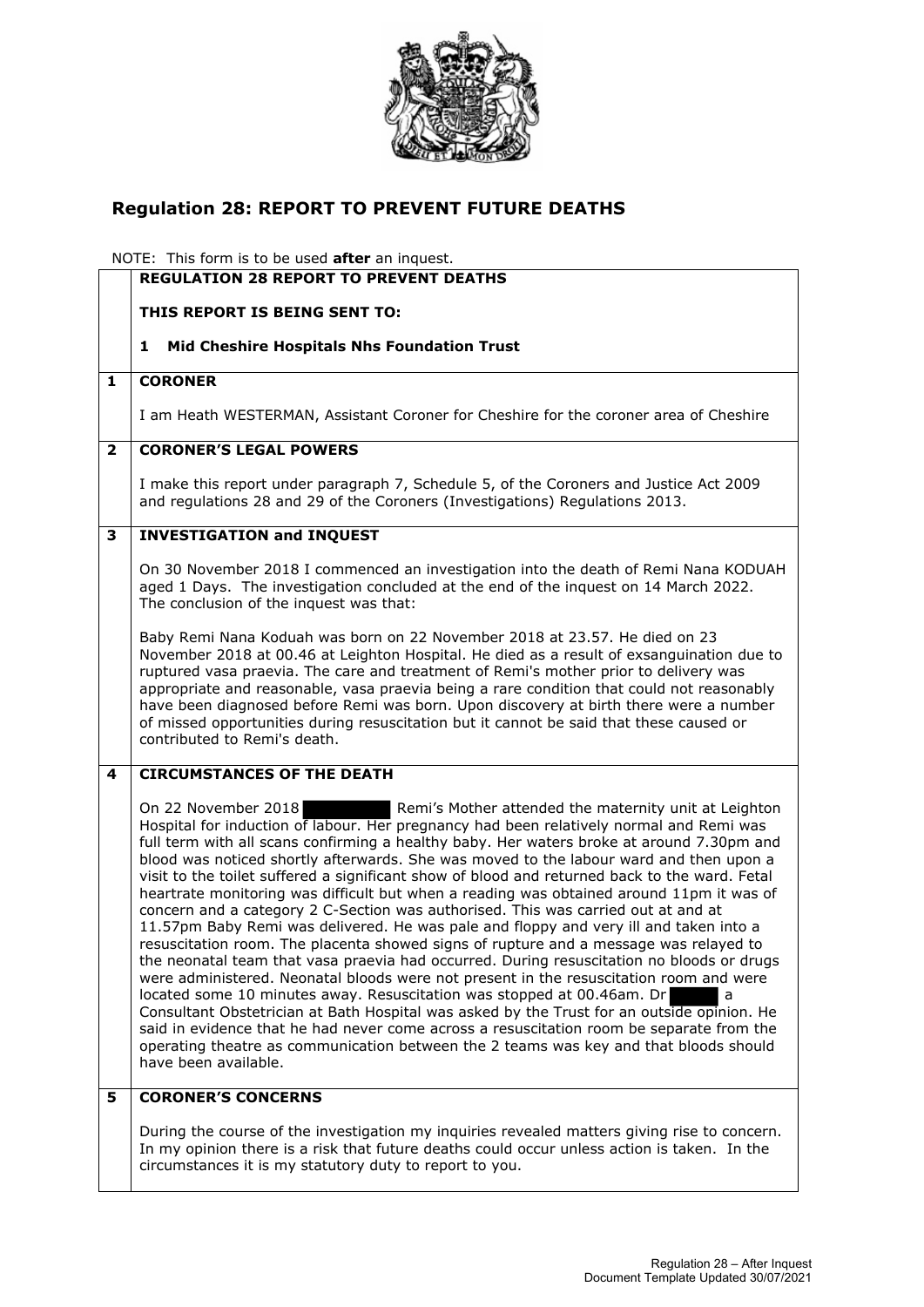

|                         | The MATTERS OF CONCERN are as follows:<br>(brief summary of matters of concern)                                                                                                                                                                                                                                                                                                                                    |
|-------------------------|--------------------------------------------------------------------------------------------------------------------------------------------------------------------------------------------------------------------------------------------------------------------------------------------------------------------------------------------------------------------------------------------------------------------|
|                         | During the course of the inquest the evidence revealed matters giving rise to concern. In<br>my opinion there is a risk that future deaths will occur unless action is taken. In the<br>circumstances it is my statutory duty to report to you.                                                                                                                                                                    |
|                         | The MATTERS OF CONCERN are as follows.                                                                                                                                                                                                                                                                                                                                                                             |
|                         | (1)<br>That the resuscitation area was separate to the operating theatre thus hampering<br>effective communications between the obstetric team and the neonatal team.<br>Neonatal bloods and adult bloods are not kept in the resuscitation room. Since Baby<br>(2)<br>Remi's death bloods have been moved to the labour ward which is 2 mins away but in time<br>critical moments this may still be too far away. |
| 6                       | <b>ACTION SHOULD BE TAKEN</b>                                                                                                                                                                                                                                                                                                                                                                                      |
|                         | In my opinion action should be taken to prevent future deaths and I believe you (and/or<br>your organisation) have the power to take such action.                                                                                                                                                                                                                                                                  |
| $\overline{\mathbf{z}}$ | <b>YOUR RESPONSE</b>                                                                                                                                                                                                                                                                                                                                                                                               |
|                         | You are under a duty to respond to this report within 56 days of the date of this report,<br>namely by May 13, 2022. I, the coroner, may extend the period.                                                                                                                                                                                                                                                        |
|                         | Your response must contain details of action taken or proposed to be taken, setting out the<br>timetable for action. Otherwise you must explain why no action is proposed.                                                                                                                                                                                                                                         |
| 8                       | <b>COPIES and PUBLICATION</b>                                                                                                                                                                                                                                                                                                                                                                                      |
|                         | I have sent a copy of my report to the Chief Coroner and to the following Interested<br>Persons                                                                                                                                                                                                                                                                                                                    |
|                         | <b>Bentley Solicitors Limited</b><br><b>Mid Cheshire Hospitals Nhs Foundation Trust</b>                                                                                                                                                                                                                                                                                                                            |
|                         | I have also sent it to                                                                                                                                                                                                                                                                                                                                                                                             |
|                         | who may find it useful or of interest.                                                                                                                                                                                                                                                                                                                                                                             |
|                         | I am also under a duty to send a copy of your response to the Chief Coroner and all<br>interested persons who in my opinion should receive it.                                                                                                                                                                                                                                                                     |
|                         | I may also send a copy of your response to any person who I believe may find it useful or<br>of interest.                                                                                                                                                                                                                                                                                                          |
|                         | The Chief Coroner may publish either or both in a complete or redacted or summary form.<br>He may send a copy of this report to any person who he believes may find it useful or of<br>interest.                                                                                                                                                                                                                   |
|                         | You may make representations to me, the coroner, at the time of your response about the<br>release or the publication of your response by the Chief Coroner.                                                                                                                                                                                                                                                       |
| 9                       | Dated: 18/03/2022                                                                                                                                                                                                                                                                                                                                                                                                  |